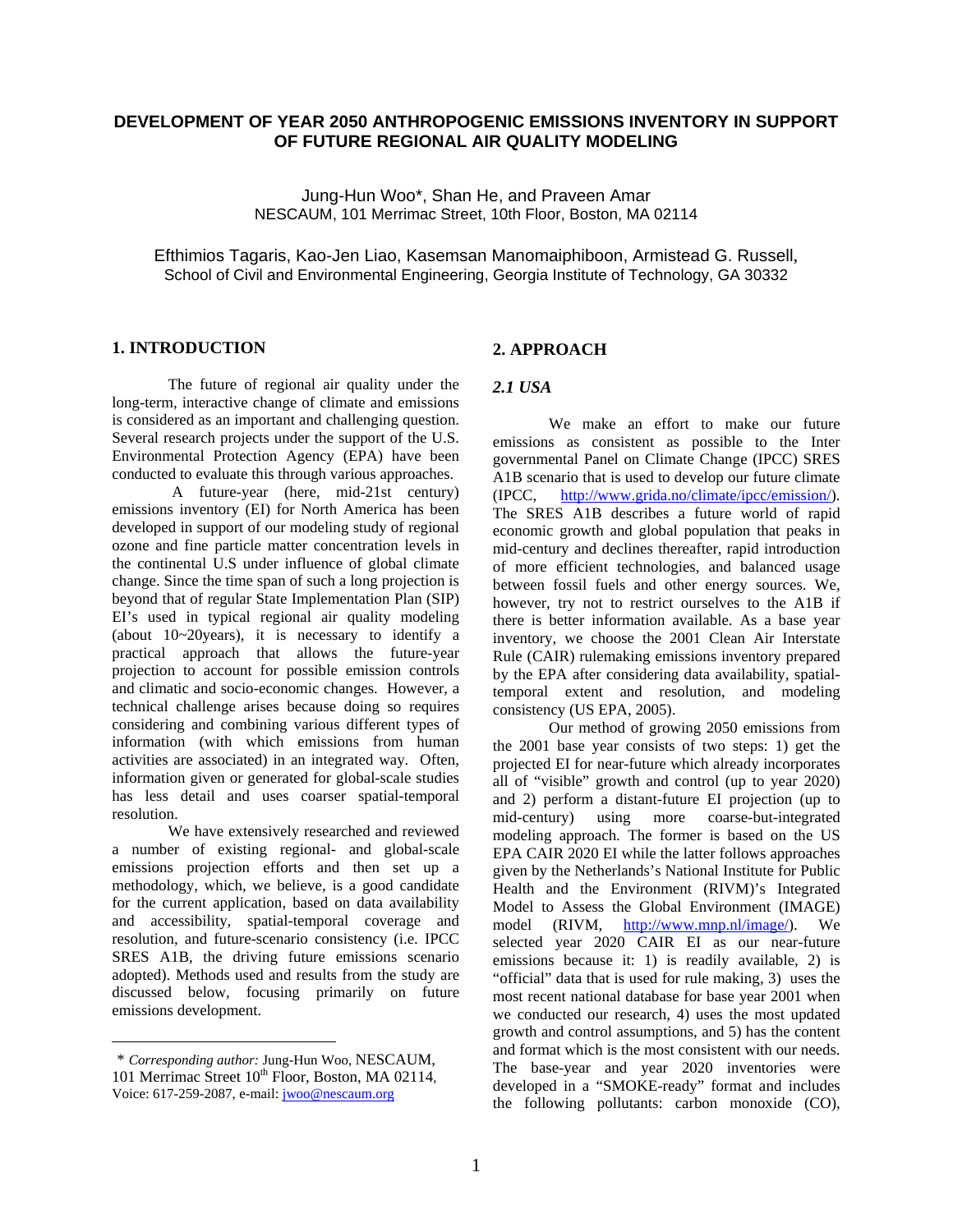nitrogen oxides  $(NO_x)$ , non-methane volatile organic compounds (NMVOC), sulfur dioxide  $(SO<sub>2</sub>)$ , ammonia  $(NH<sub>3</sub>)$ , particulate matter less than or equal to 10 microns ( $PM_{10}$ ), and particulate matter less than or equal to 2.5 microns ( $PM_{2.5}$ ). As noted above, RIVM's Integrated Model to Assess the Global Environment (IMAGE) was selected to project emissions from year 2020 to year 2050 (http://www.mnp.nl/image/). We selected this model because it: 1) is the model that covers the time horizon up to the year 2050(year 2100 maximum) and is readily available, 2) was used for a US EPA's inter-continental scale transport modeling project (Streets and Fernandes, 2002), 3) has other submodels which can incorporate interactions among components (i.e. integrated model), and 4) uses widely used scenarios (i.e. IPCC SRES) which are consistent with the scenario that our climate/meteorological model is based on (A1B). For particulate species, we incorporate work of Street et al. (2004), research that also uses IPCC A1B as the reference scenario.

Combining two future emissions inventories was conducted as follows: 1) EPA CAIR inventories for year-2001 and year-2020 were processed with SMOKE programs (SMKINVEN and SMKREPORT) to ensure consistency in data formatting and generate an emissions summary by each SCCs, 2) Emissions and surrogates (agricultural production and black/organic carbon for missing  $NH<sub>3</sub>$  and PM, respectively) from IMAGE and Streets et. al. (2004) were estimated for USA/Canada/Mexico and for Y2001/Y2020/Y2050 to get growth factors for these periods, 3) The cross-references from US Source Classification Code (SCC) to IMAGE sector/fuel combination were developed, 4) The growth factors were applied to the year inventories, using cross references described above to estimate year 2050 inventory for North America.

## *2.2 Canada and Mexico*

In our initial work (Manomaiphiboon *et al.*, 2005a and 2005b) and EPA CAIR EI, Canada and Mexico emissions were held constant for base and future year. This approach may be good enough for near future (i.e. year 2020) but is insufficient for distant future because the air quality impact would be affected by this "constant emissions assumption." We therefore decided to apply a simple growth approach for Canada and Mexico even though their emissions information is limited and emissions amounts are relatively small compared to the US at present. For Canada, we update the present emissions inventory from US EPA's 1996 Canadian inventory to the combination of Environmental Canada (EC)'s emissions (year 2000 for point sources and year 2020 for area, nonroad, on-road mobile, available at

http://www.epa.gov/ttn/chief/net/canada.html) and New York State's Department of Environmental Conservation (NYS DEC)'s point source inventory. For Mexico, we update present the emissions inventory from US EPA's 1999 BRAVO inventory to the combination of BRAVO EI and Mexico NEI (http://www.epa.gov/ttn/chief/net/mexico.html). Since Mexico NEI only covers 6 states, we merged it with BRAVO EI to cover our entire modeling domain. Since Mexico NEI does not have fugitive dust in it, we use BRAVO EI's value instead for the six-border states. After getting a merged inventory, we apply year 2050/1999 growth factors to the datasets. The same source sub-sectors to Canada's case, however, were not "grown" to maintain consistency with US data.

## **3. RESULTS AND DISCUSSION**

# *3.1 Present and future years emissions from IMAGE model (Y2001 – Y2020 – Y2050)*

We analyzed the IMAGE emissions (A1B) by fuels and by source sectors for three IPCC regions (USA/Canada/Mexico) and three years  $(Y2001/Y2020/Y2050)$ . For  $SO<sub>2</sub>$ , the dominant fuel is coal (CL) for US and Canada and heavy oil (HO) for Mexico (Mexico is part of Central America region in IMAGE). In the U.S., and Canada,  $SO<sub>2</sub>$  emissions are forecast to decline substantially between 2001 and 2020 (~70%) but the rate of decline is lower between 2020 and 2050 (~15%). For Mexico, emissions are forecast to increase between 2001 and 2020 (~100%) but decline after 2020 (70% of 2020). Power generation (POWGEN) is dominant sector for  $SO<sub>2</sub>$ emissions for all three countries (60~80% in US). For  $NO<sub>x</sub>$ , the dominant fuels are light oil (LO) and coal for US and Canada (70~80% overall) but light oil and heavy oil are the important contributors in Mexico (75%). In the U.S., and Canada,  $NO<sub>x</sub>$  emissions are forecast to decline throughout all future years. Mexico shows an opposite trend as emissions increase. Transportation (TR) is dominant sector for Y2001 for all three countries but power generation (POWGEN) sector becomes more important as total emissions decrease in the future. In the U.S. and Canada,  $NO<sub>x</sub>$ emissions decline because of the implementation of emission controls on vehicles and major stationary sources, while power generation seems to drive the  $NO<sub>x</sub>$  emissions increase in Mexico. For NMVOC, the country-by-country emissions trend shows similar patterns to  $SO<sub>2</sub>$  and the dominant fuel is light oil (more than half of emissions from fuel in US, 2001). The transportation, industrial process (INDPRO) and fugitive emissions (LOSS) are the dominant sectors for NMVOC (more than 95% overall). This trend is consistent with high growth rates in such things as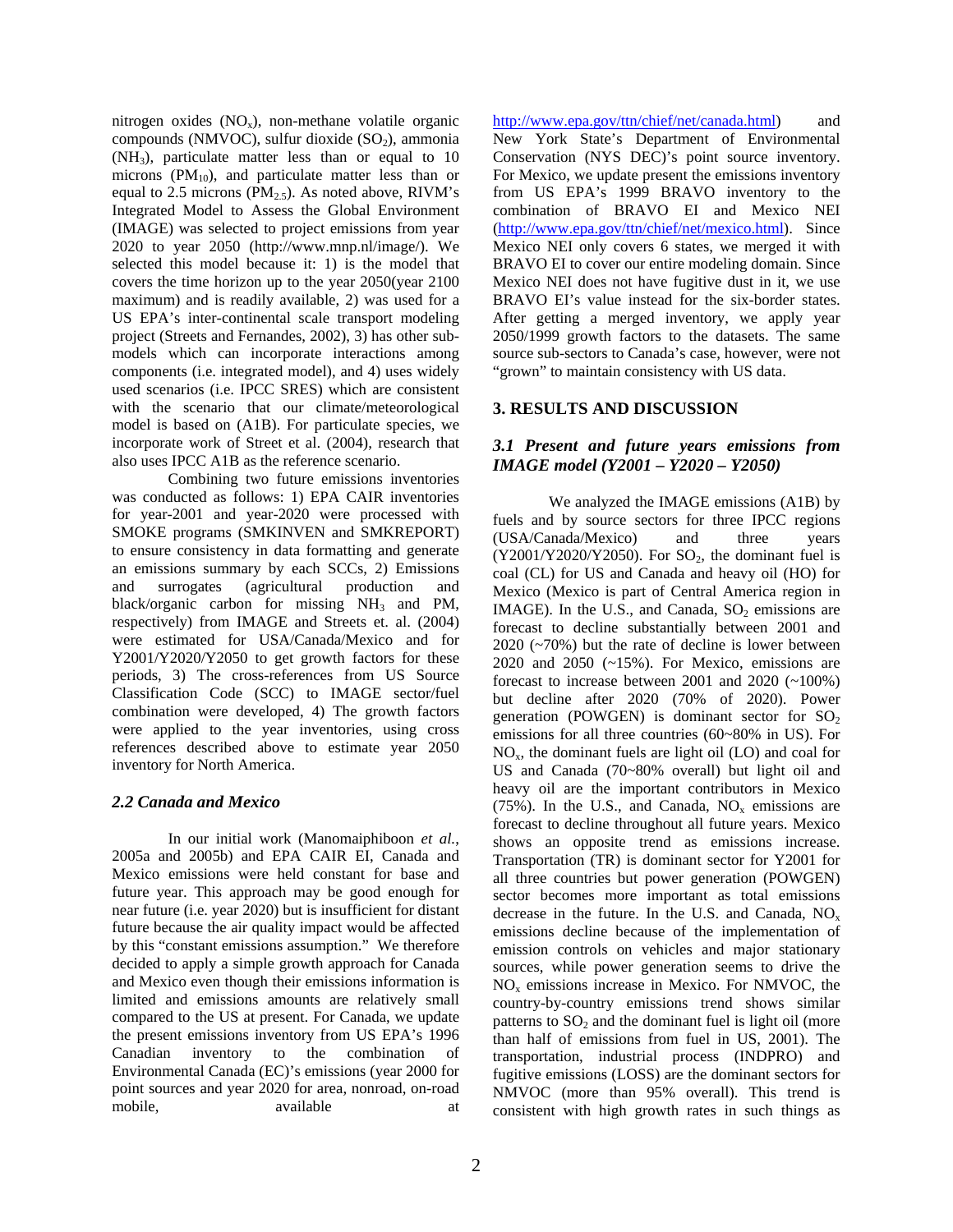industrial solvents, paints, glues, and chemicals production. Such industrial commodities are typically associated with economic development. Emissions of NMVOC from such activities are also typically high and not easy to control. Only recently have the developed countries instituted measures to capture organic compounds and re-use them. Hydrocarbon emissions from growing transportation fleets of Mexico would add to NMVOC emissions. Since NH<sub>3</sub> emissions are not calculated in the IMAGE model, we decided to use agricultural activities as surrogates. Only livestock production from the IMAGE model was used to "grow"  $NH_3$  emissions because  $NH_3$  emissions from fertilizer application are set as a constant through years in CAIR emissions. PM species from Streets et al., (2004) show similar pattern to  $NO<sub>x</sub>$ .

## *3.2 Present and Future emissions from our approach*

#### **3.2.1 USA**

In this section, we present year-2050 emissions inventory developed using year 2020 CAIR emissions inventory and growth factors from the IMAGE model and the work of Streets et al. (2004). Since the purpose of this section is to describe projected emissions, we do not include sectors which remain constant over years, for example, fire and fugitive dust. Figure 1 shows  $SO<sub>2</sub>$  emissions by states and by source types (point, area, nonroad, and on-road mobile) for year 2001, 2020, and 2050. Based on the CAIR emission inventory, point source is a dominant source type due to high emissions of the power generation sector. As for regional distribution, the Midwest region shows higher  $SO<sub>2</sub>$  emissions due to its coal-fired power generation capability. Area source contribution is relatively high in the Northeast compared to other regions due to its higher residential oil combustion. Due to control and fuel change, the year  $2050$  SO<sub>2</sub> emissions decrease by more than  $50\%$ compared to its 2001 level. Note that we use CAIR control case for year 2020 that has more control on IPM sector than CAIR base case.  $NO<sub>x</sub>$ , NMVOC, and PM<sub>2.5</sub> emissions will also be presented.

#### **3.2.2 Canada and Mexico**

Figure 2 shows 1999 and 2050 Mexico emissions for all seven species. Most emissions except PM species will drop more than 30%. We did similar analysis for 2001 and 2050 Canadian emissions (not shown).  $NO<sub>x</sub>$  emissions increase more than twice due to growth of the power generation industrial sector.  $SO<sub>2</sub>$ , however, increases at much lower rate compared to  $NO<sub>x</sub>$  due to point source controls. CO and PM

emissions show decreases and agricultural activities seem to drive NH<sub>3</sub> emissions increase in Mexico.



**Figure 1.** Present and future years  $SO<sub>2</sub>$  emissions by state and by source types